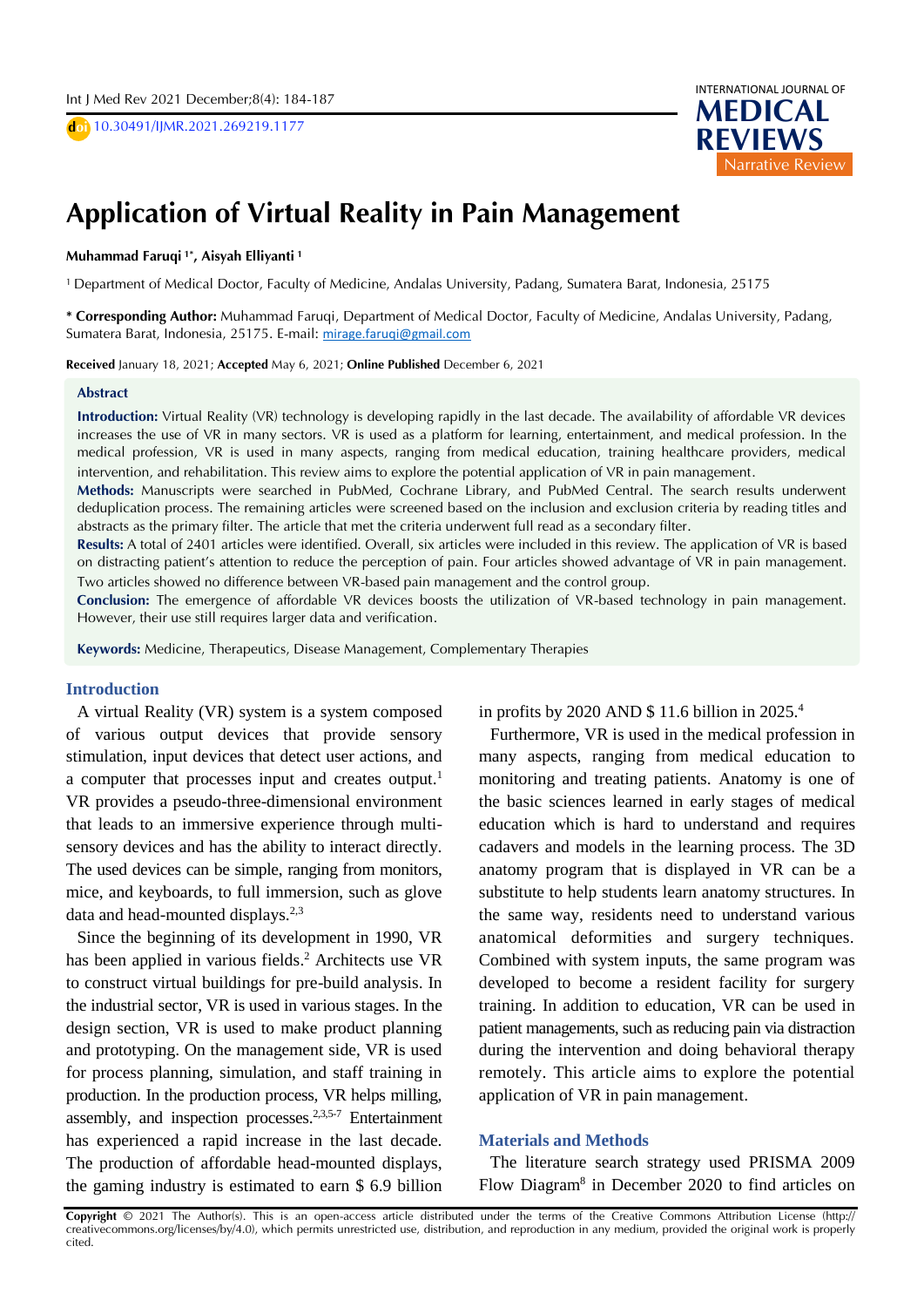the use of VR in the health sector. Search was limited to articles published in 2016-2020. The used databases were PubMed, Cochrane Library, and Pubmed Central. The used keywords were "virtual reality" AND "application" AND "medicine". In Pubmed, the search was carried out using a clinical trial filter and a randomized controlled trial. In the Cochrane Library, the search was carried out by the trial filter. In Pubmed Central, we used all the fields filter for each keyword and the MEDLINE and Open access filters on the article attribute.

Every duplicate was excluded. Then, the title and abstract were read manually to filter out irrelevant articles as the main filter. The inclusion criteria included: use of fully-immersive VR and discussing the role of fully-immersive VR in pain management. The exclusion criteria included: non-English articles, pilot study or preliminary study, article content discussing augmented reality, mixed reality, or other technology partially using VR, articles funded by VR related company, and no full articles found. Articles included in the primary screening were read as a whole to be filtered based on the inclusion and exclusion criteria.

The data were extracted from the included articles and entered into the literature table using MS Excel 2007 worksheets. Articles were grouped based on the outcome of the study.

# **Results**

The results of the literature search identified 2401 articles (Figure 1). After the deduplication, the titles and abstracts were screened. It was found that six articles met the inclusion and exclusion criteria. 9,10-4

VR-based treatment is used in the management of chronic lower back pain. The patient uses VR glasses, then performs movements according to the instructions. The results showed that the patients had an improved quality of life, improved five out of eight subscale scores of SF-36 form significantly ( $P = 0.044$ ) The same patients also experienced decreased pain, showing improvement in NRS pain score  $(P = 0.001)^9$ . The same treatment has also shown progress in chronic neck pain. The pain-related movement reduced after three months of therapy  $(P<0.05)$ .<sup>12</sup>

VR-based distraction can also reduce pain during minor surgery. During the procedure, the patient uses VR glasses to play 360 videos in the form of scenery



**Figure 1.** Flow Diagram of the Study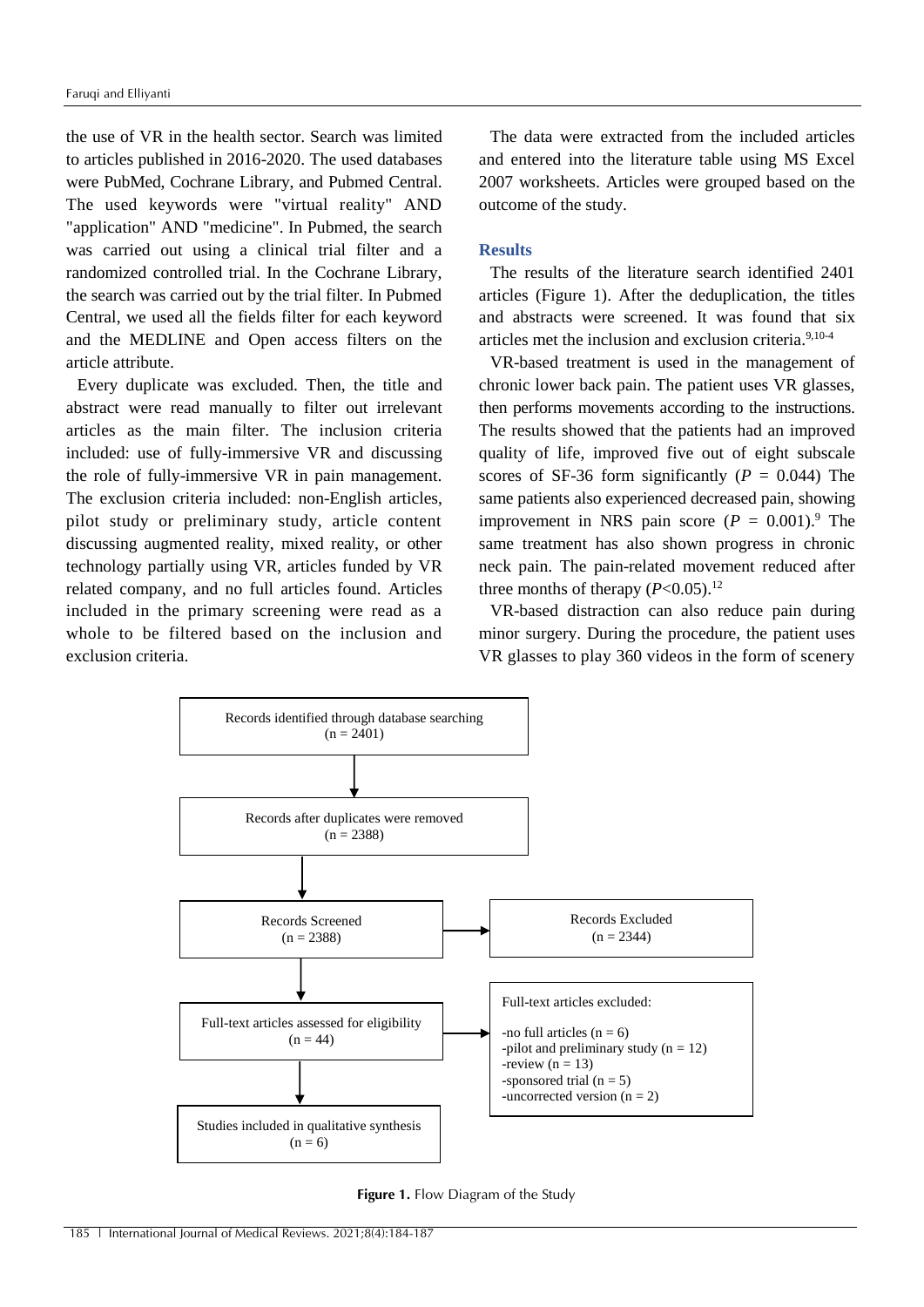| Author, (year)               | Number of samples | Study type                     | <b>Description</b>                                                                                     | <b>Outcome</b> |
|------------------------------|-------------------|--------------------------------|--------------------------------------------------------------------------------------------------------|----------------|
| Alemano et al.<br>(2019)[9]  | $N = 20$          | Clinical trial                 | VR as non-pharmacology analgesia to<br>reduce chronic back pain                                        | Positive       |
| Esumi et al.<br>(2020)[10]   | $N=1$             | Case report                    | VR as non-pharmacologic analgesia for<br>an infected wound in compartment<br>syndrome patients         | Positive       |
| Pandya et al.<br>(2017)[11]  | $N=14$            | Retrospective study            | VR used to decrease sedation dose and<br>pain during the preoperative procedure                        | Positive       |
| Tejera et al.<br>(2020)[12]  | $N=44$            | Randomized<br>controlled trial | VR compared to exercise as pain<br>management of chronic neck pain                                     | Neutral        |
| Brennan et al.<br>(2019)[13] | $N = 120$         | Randomized<br>controlled trial | VR used to reduce pain in the regular<br>intervention compared to the control<br>group                 | Positive       |
| Suren et al.<br>(2019)[14]   | $N=64$            | Randomized<br>controlled trial | VR used to reduce pain in venous<br>cannulation compared to the control<br>group in pediatric patients | Neutral        |

**Table 1.** Application of VR in Pain Management

and relaxation music. Patients undergoing perineural catheter insertion hardly needed intravenous sedation. Only one out of seven patients required it, and the pain resulting from the procedure is reduced for the time of the procedure  $(P = 0.029).$ <sup>11</sup>

VR-based distraction is also beneficial in patients with acute compartment syndrome undergoing open fasciotomy. This procedure is used in patients already intolerant to IV PCA fentanyl due to nausea and respiratory depression. Low-cost VR devices can be paired with smartphones to provide distraction.<sup>10</sup>

In regular intervention, VR-based distraction reduce pain in adult population. Post-intervention pain score is significantly reduced in the VR group compared to the control group  $(P = 0.048)^{13}$  In pediatric population, VR-based distraction did not show significant differences compared to the control group ( $P = 0.23$ ), but higher in satisfaction.<sup>14</sup>

### **Discussion**

The results show that VR is beneficial in reducing pain during the action. Pain management revolves around distraction methods to shift the patient's focus during the procedure. 9,10-4

The obtained results are in line with previous studies. According to the hypothesis, with the multi-sensory distraction method patient's attention will be diverted from the pain that arises. 15-6 VR-based distraction help reducing patients' pain for the same amount of analgesia or reduced analgesia use for the same pain reduction.<sup>10,13,16</sup> The availability of low-cost devices and reusability makes VR an inexpensive resource. The fact that VR is able to reduce the amount of used drugs can reduce the cost of health services.<sup>12</sup>

The limitations of this study lie in the small number

of populations, and the differences in the population between studies. The obtained results also cannot explain the mechanism of VR-based pain relief. Studies in larger populations are needed to confirm the results of these studies.

# **Conclusion**

VR is still an ever-developing technology. The emergence of affordable VR devices boosts the utilization of VR-based technology in many fields. The use of VR in pain management varies from substituting to supplementing existing therapy. The low-cost system and reusability of VR devices can lower healthcare costs. However, their use still requires more data and verification.

### **Acknowledgements**

We thank our supervisor who provided time and knowledge in the writing of this paper.

## **Funding/Support**

There has been no significant financial support for this work that could have influenced its outcome.

### **Conflict of Interest**

The authors declare that they have no conflicts interest.

# **References**

- 1. Kim G. Designing virtual reality systems, the structured approach: The structured approach. London, England: Springer; 2005. doi:10.1007/978-1-84628-230-0
- 2. Mazuryk T, Gervautz M. Virtual reality-history, applications, technology and future. 1999.
- 3. Mujber TS, Szecsi T, Hashmi MS. Virtual reality applications in manufacturing process simulation. J Mater Process Technol. 2004;155:1834-8. [doi:10.1016/j.jmatprotec.2004.04.401](https://doi.org/10.1016/j.jmatprotec.2004.04.401)
- 4. Ptukhin A, Serkov K, Khrushkov A, Bozhko E. Prospects and